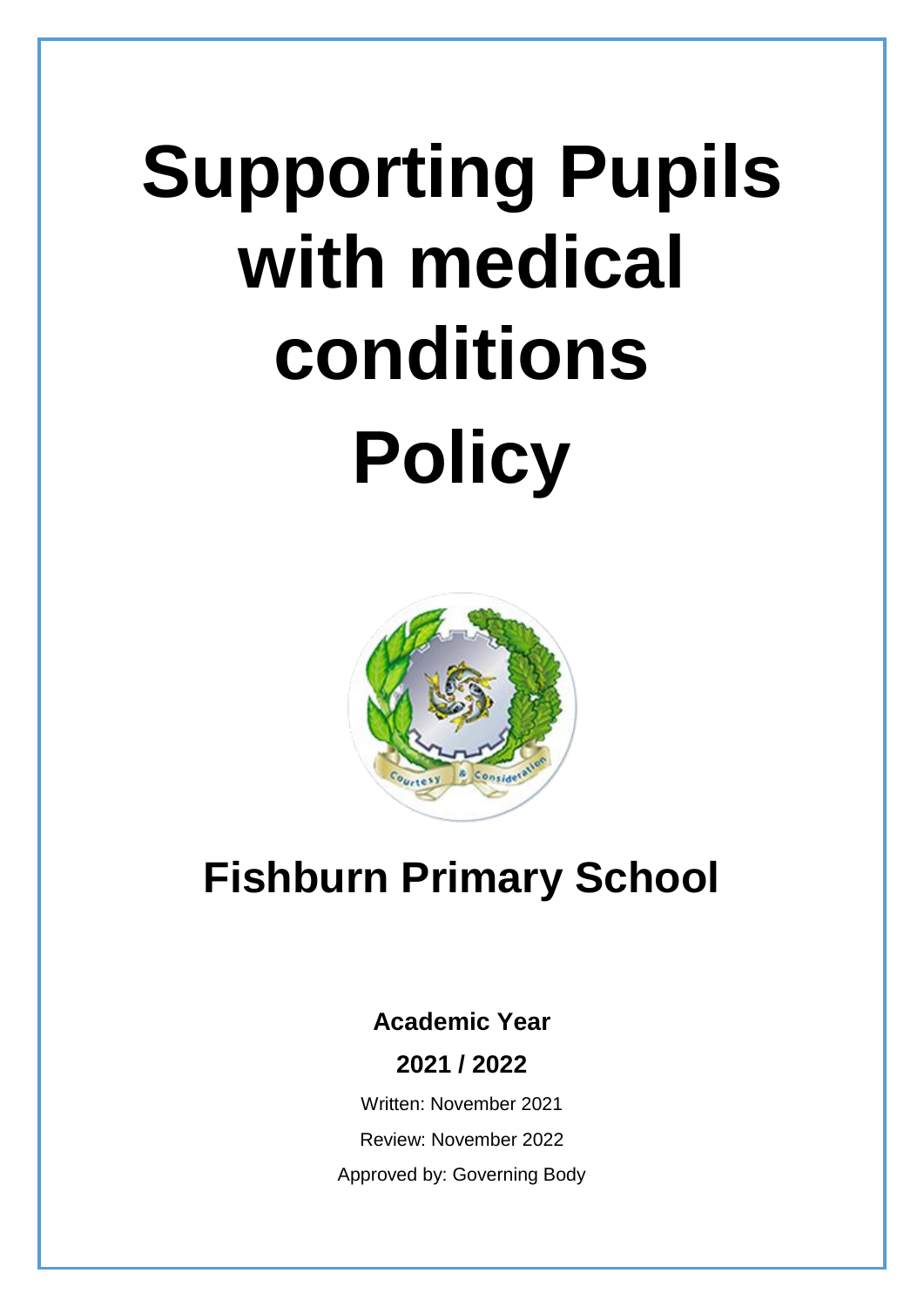**Fishburn Primary School** wishes to ensure that pupils with medical conditions receive appropriate care and support at school. All pupils have an entitlement to a full time curriculum or as much as their medical condition allows. This policy has been developed in line with the Department for Education's statutory guidance released in April 2014 – "Supporting pupils at school with medical conditions" under a statutory duty form section 100 of the Children and Families Act 2014. The statutory duty came into force on 1<sup>st</sup> September 2014

The school will have regard to the statutory guidance issued. We take account of it, carefully consider it and we make all efforts to comply.

Ofsted places a clear emphasis on meeting the needs of pupils with SEN and Disabilities, also including those pupils with medical conditions.

N.B. Early years settings should continue to apply the Statutory Framework for Early Years foundation Stage.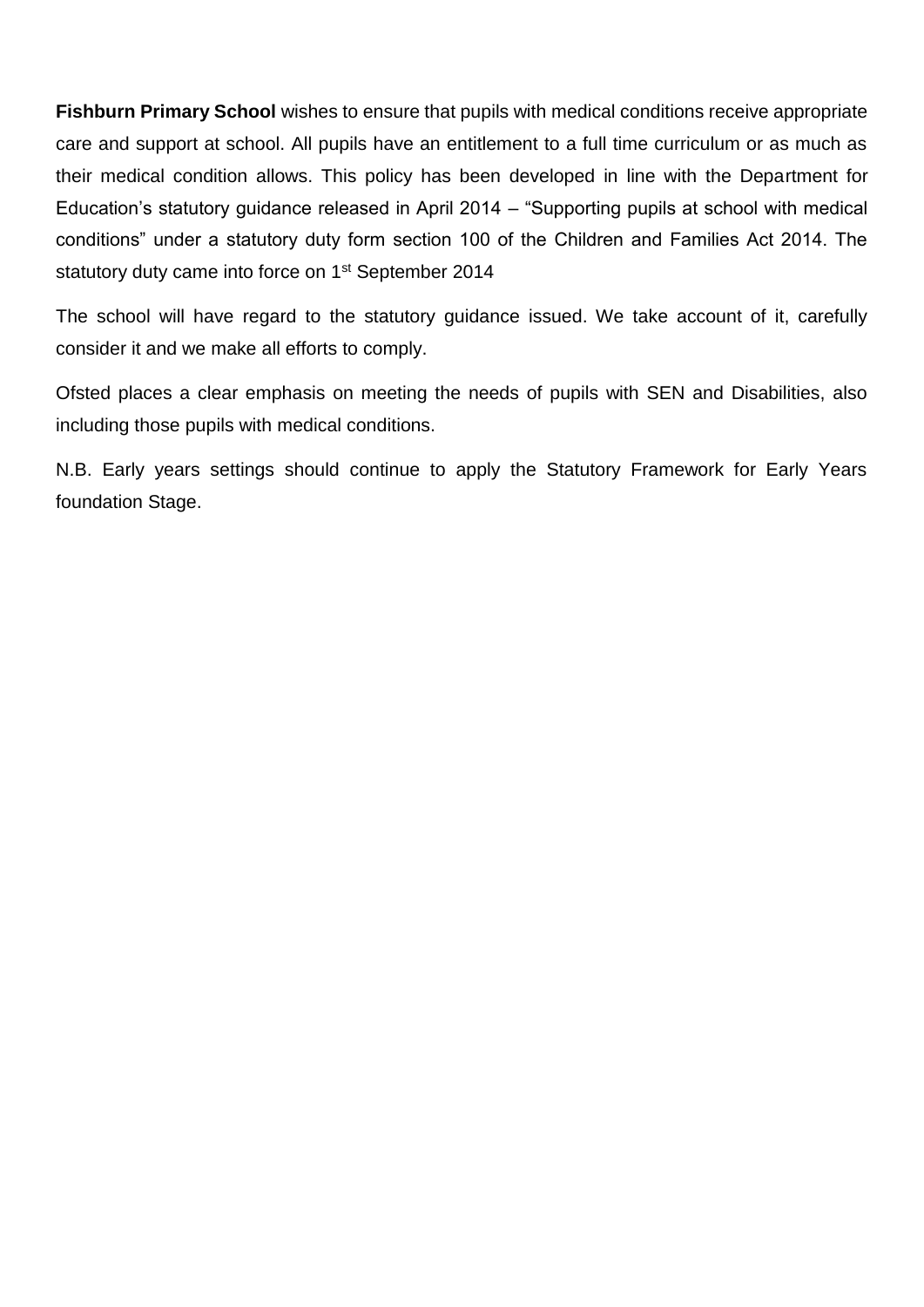# **1) Key roles and responsibilities**

# **a) The Local Authority (LA) is responsible for:**

- 1) Promoting co-operation between relevant partners regarding supporting pupils with medical conditions.
- 2) Providing support, advice /guidance and training to schools and their staff to ensure Individual Healthcare Plans (IHP) are effectively delivered.
- 3) Working with schools to ensure pupils attend full-time or make alternative arrangements for the education of pupils who need to be out of school for fifteen days or more due to a health need and who otherwise would not receive a suitable education.

# **b) The Governing Body of Fishburn Primary School is responsible for:**

- 1) Ensuring arrangements are in place to support pupils with medical conditions.
- 2) Ensuring the policy is developed collaboratively across services, clearly identifies roles and responsibilities and is implemented effectively.
- 3) Ensuring that the Supporting Pupils with Medical Conditions Policy does not discriminate on any grounds including, but not limited to protected characteristics: ethnicity/national/ origin, religion or belief, sex, gender reassignment, pregnancy & maternity, disability or sexual orientation.
- 4) Ensuring the policy covers arrangements for pupils who are competent to manage their own health needs.
- 5) Ensuring that all pupils with medical conditions are able to play a full and active role in all aspects of school life, participate in school visits / trips/ sporting activities, remain healthy and achieve their academic potential.
- 6) Ensuring that relevant training is delivered to a sufficient number of staff who will have responsibility to support children with medical conditions and that they are signed off as competent to do so. Staff to have access to information, resources and materials.
- 7) Ensuring written records are kept of, any and all, medicines administered to pupils.
- 8) Ensuring the policy sets out procedures in place for emergency situations.
- 9) Ensuring the level of insurance in place reflects the level of risk.
- 10) Handling complaints regarding this policy as outlined in the school's Complaints Policy.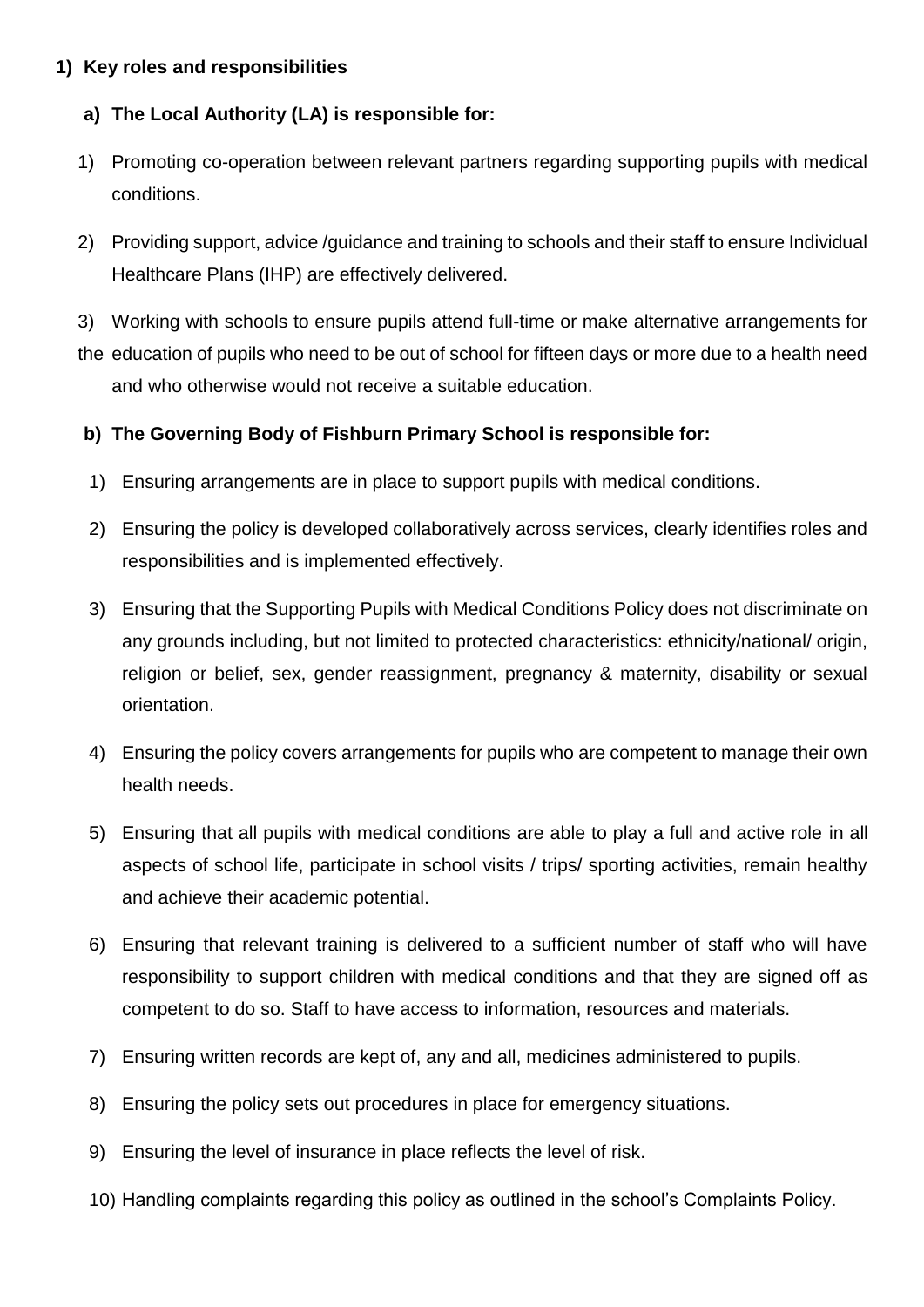# **c) The Headteacher is responsible for:**

- 1) Ensuring the policy is developed effectively with partner agencies and then making staff aware of this policy.
- 2) The day-to-day implementation and management of the Supporting Pupils with Medical Conditions Policy and Procedures of Trimdon Village Community Infant and Nursery school.
- 3) Liaising with healthcare professionals regarding the training required for staff.
- 4) Identifying staff who need to be aware of a child's medical condition.
- 5) Developing Individual Healthcare Plans (IHPs).
- 6) Ensuring a sufficient number of trained members of staff are available to implement the policy and deliver IHPs in normal, contingency and emergency situations.
- 7) If necessary, facilitating the recruitment of staff for the purpose of delivering the promises made in this policy. Ensuring more than one staff member is identified, to cover holidays / absences and emergencies.
- 8) Ensuring the correct level of insurance is in place for teachers who support pupils in line with this policy.
- 9) Continuous two way liaison with school nurses and school in the case of any child who has or develops an identified medical condition.
- 10)Ensuring confidentiality and data protection
- 11)Assigning appropriate accommodation for medical treatment/ care
- 12)Considering the purchase of a defibrillator.
- 13)Voluntarily holding 'spare' salbutamol asthma inhalers for emergency use.

# **d) Staff members are responsible for:**

- 1) Taking appropriate steps to support children with medical conditions and familiarising themselves with procedures which detail how to respond when they become aware that a pupil with a medical condition needs help. *A first-aid certificate is not sufficient*.
- 2) Knowing where controlled drugs are stored and where the key is held.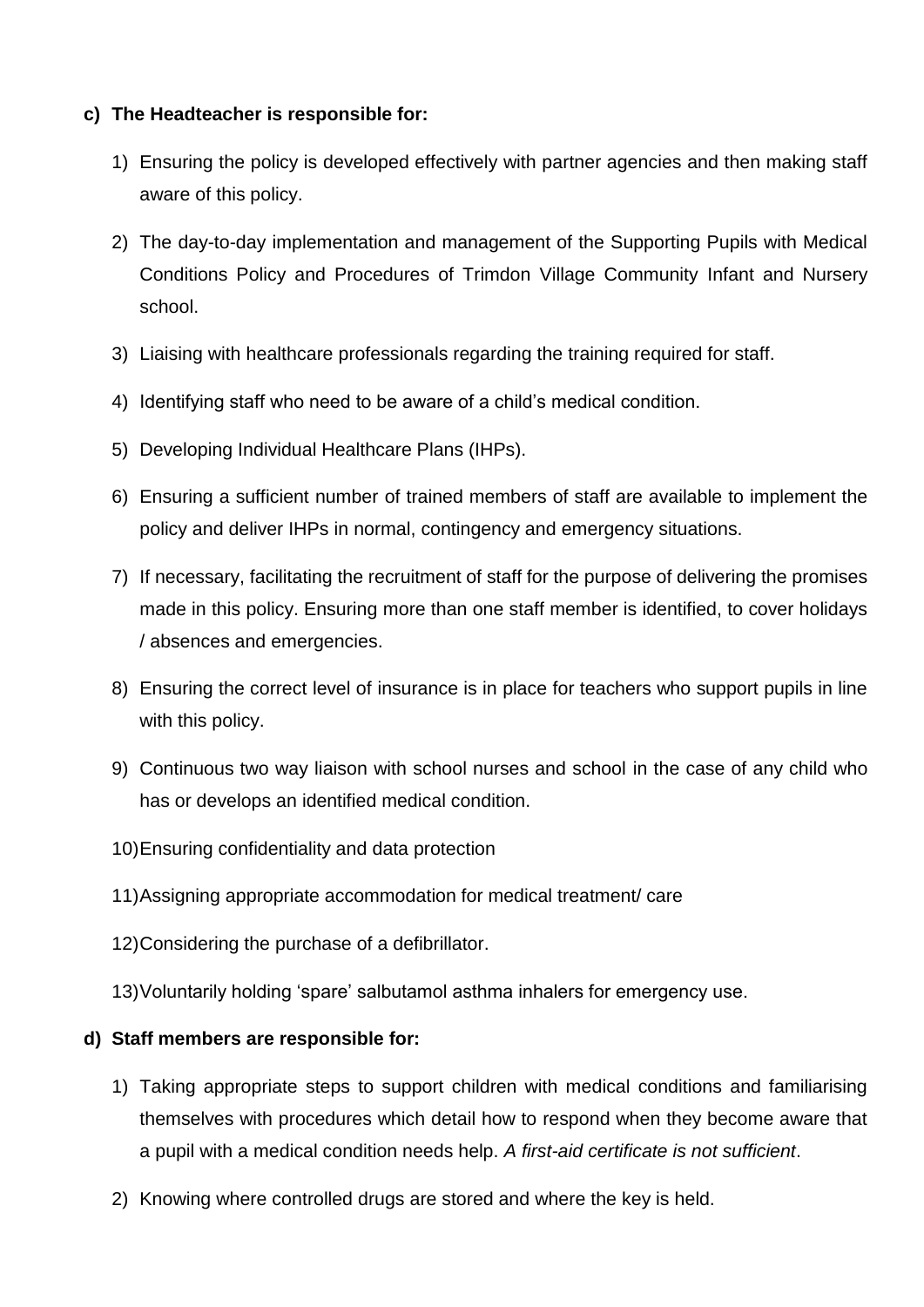- 3) Taking account of the needs of pupils with medical conditions in lessons.
- 4) Undertaking training to achieve the necessary competency for supporting pupils with medical conditions, with particular specialist training if they have agreed to undertake a medication responsibility.
- 5) Allowing inhalers, adrenalin pens and blood glucose testers to be held in an accessible location, following DfE guidance.

# **e) School nurses are responsible for:**

- 1) Collaborating on developing an IHP in anticipation of a child with a medical condition starting school.
- 2) Notifying the school when a child has been identified as requiring support in school due to a medical condition at any time in their school career.
- 3) Supporting staff to implement an IHP and then participate in regular reviews of the IHP. Giving advice and liaison on training needs.
- 4) Liaising locally with lead clinicians on appropriate support. Assisting the Headteacher in identifying training needs and providers of training.

# **f) Parents and carers are responsible for:**

- 1) Keeping the school informed about any new medical condition or changes to their child/children's health.
- 2) Participating in the development and regular reviews of their child's IHP.
- 3) Completing a parental consent form to administer medicine or treatment before bringing medication into school.
- 4) Providing the school with the medication their child requires and keeping it up to date including collecting leftover medicine.
- 5) Carrying out actions assigned to them in the IHP with particular emphasis on, they or a nominated adult, being contactable at all times.

# **g) Pupils are responsible for:**

- 1) Providing information on how their medical condition affects them.
- 2) Contributing to their IHP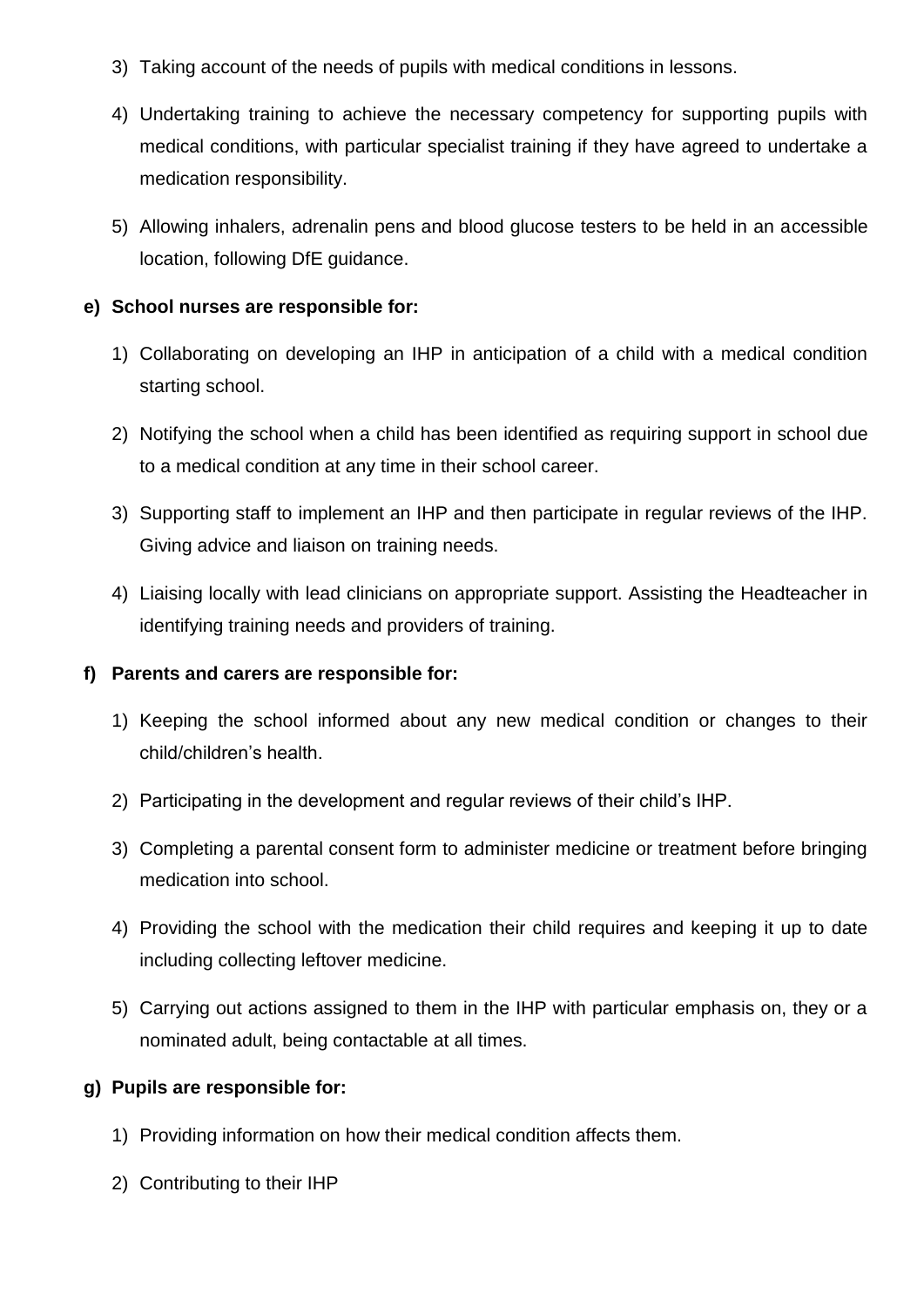3) Complying with the IHP and self-managing their medication or health needs including carrying medicines or devices, if judged competent to do so by a healthcare professional and agreed by parents.

# **2) Training of staff**

- **a)** Newly appointed teachers, supply or agency staff and support staff will receive training on the 'Supporting Pupils with Medical Conditions' Policy as part of their induction.
- **b)** The clinical lead for each training area/session will be named on each IHP.
- **c)** No staff member may administer prescription medicines or undertake any healthcare procedures without undergoing training specific to the condition and signed off as competent.
- **d)** School will keep a record of medical conditions supported, training undertaken and a list of teachers qualified to undertake responsibilities under this policy. They will notify Health & Safety DCC, and Risk, Insurance & Governance Manager, DCC.

# **3) Medical conditions register /list**

- **a)** Schools admissions forms should request information on pre-existing medical conditions. Parents must have easy pathway to inform school at any point in the school year if a condition develops or is diagnosed. Consideration could be given to seeking consent from GPs to have input into the IHP and also to share information for recording attendance.
- **b)** A medical conditions list or register should be kept, updated and reviewed regularly by the nominated member of staff. Each class / form tutor should have an overview of the list for the pupils in their care, within easy access.
- **c)** Supply staff and support staff should similarly have access on a need to know basis. Parents should be assured data sharing principles are adhered to.
- **d)** For pupils on the medical conditions list key stage transition points meetings should take place in advance of transferring to enable parents, school and health professionals to prepare IHP and train staff if appropriate.

# **4) Individual Healthcare Plans (IHPs)**

**a)** Where necessary (Headteachers will make the final decision) an Individual Healthcare Plan (IHP) will be developed in collaboration with the pupil, parents/carers, Headteacher, Special Educational Needs Coordinator (SENCO) and medical professionals.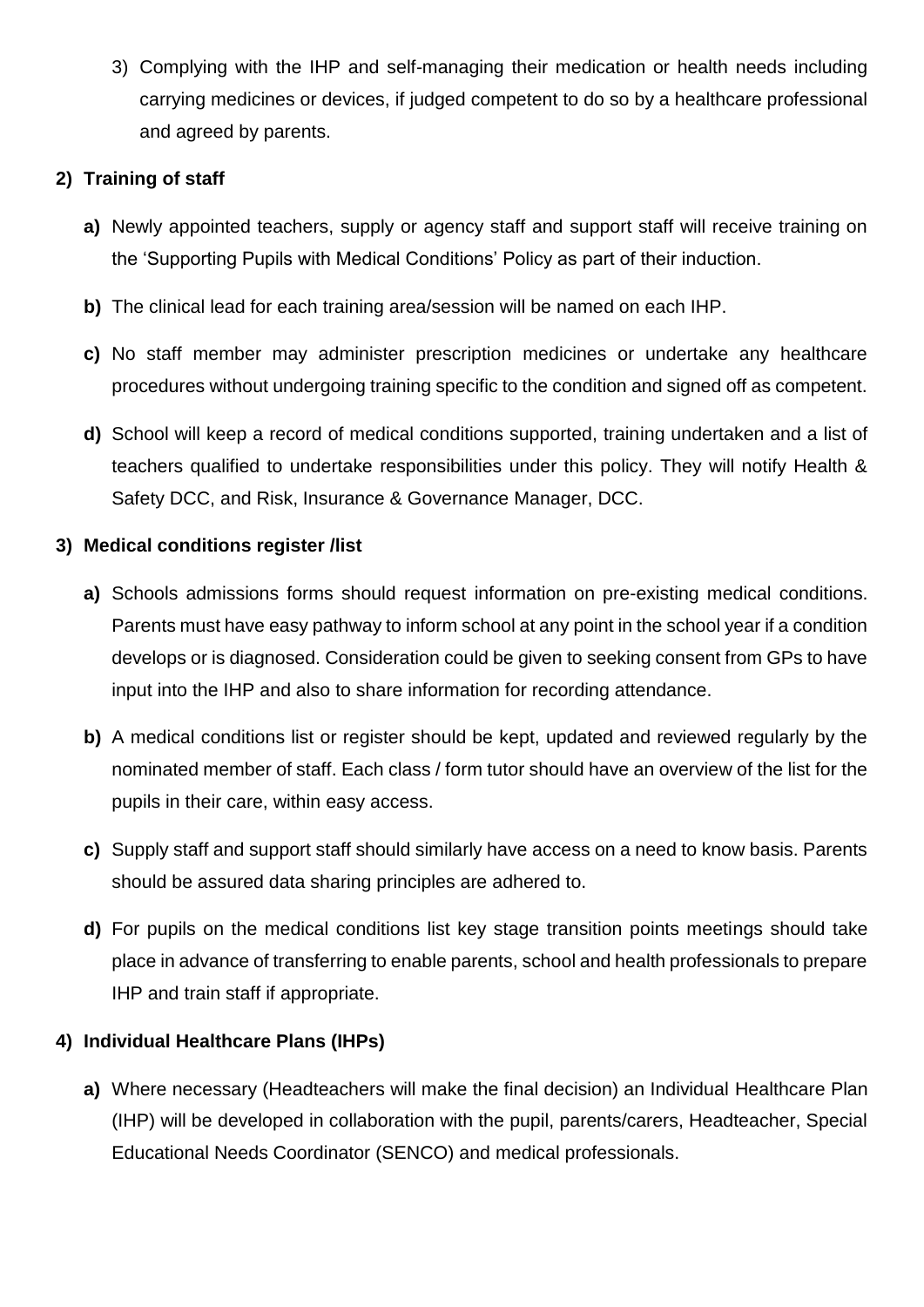- **b)** IHPs will be easily accessible to all relevant staff, including supply/agency staff, whilst preserving confidentiality. Staffrooms are inappropriate locations under Information Commissioner's Office (ICO) advice for displaying IHP as visitors /parent helpers etc. may enter. If consent is sought from parents a photo and instructions may be displayed. More discreet location for storage such as Intranet or locked file is more appropriate. **P.S. However, in the case of conditions with potential life-threatening implications the information should be available clearly and accessible to everyone.**
- **c)** IHPs will be reviewed at least annually or when a child's medical circumstances change, whichever is sooner.
- **d)** Where a pupil has an Education, Health and Care plan or special needs statement, the IHP will be linked to it or become part of it.
- **e)** Where a child is returning from a period of hospital education or alternative provision or home tuition, collaboration between the LA /AP provider and school is needed to ensure that the IHP identifies the support the child needs to reintegrate.

#### **5) Transport arrangements**

- **a)** Where a pupil with an IHP is allocated school transport the school should invite a member of DCC Transport team who will arrange for the driver or escort to participate in the IHP meeting. A copy of the IHP will be copied to the Transport team and kept on the pupil record. The IHP must be passed to the current operator for use by the driver /escort and the Transport team will ensure that the information is supplied when a change of operator takes place.
- **b)** For some medical conditions the driver/ escort will require adequate training. For pupils who receive specialised support in school with their medical condition this must equally be planned for in travel arrangements to school and included in the specification to tender for that pupil's transport.
- **c)** When prescribed controlled drugs need to be sent in to school, parents will be responsible for handing them over to the adult in the car in a suitable bag or container. They must be clearly labelled with name and dose etc.
- **d)** Controlled drugs will be kept under the supervision of the adult in the car throughout the journey and handed to a school staff member on arrival. Any change in this arrangement will be reported to the Transport team for approval or appropriate action.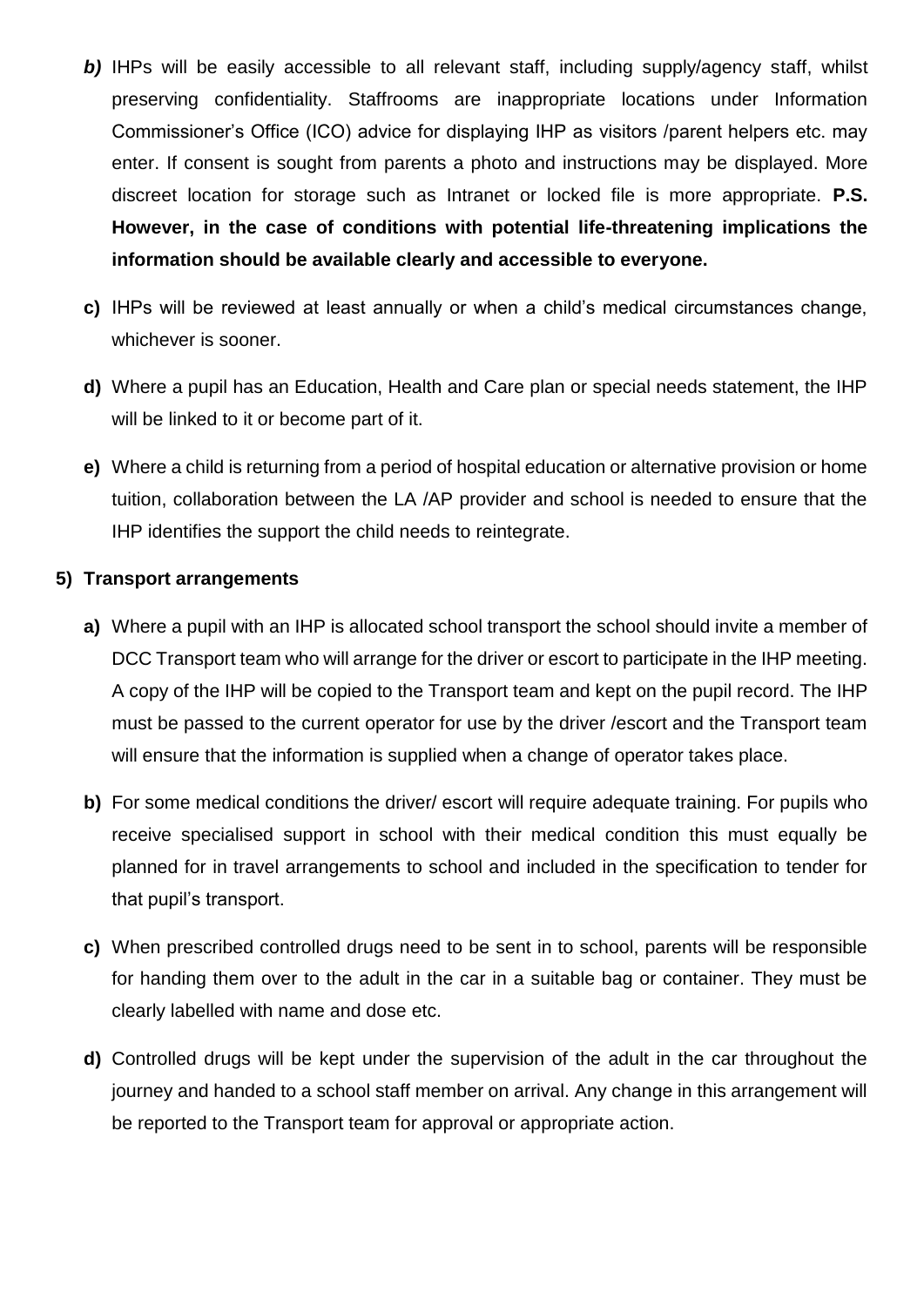# **6) Education Health Needs (EHN) referrals**

- **a)** All pupils of compulsory school age who because of illness, lasting 15 days or more, would not otherwise receive a suitable full-time education are provided for under the local authority's duty to arrange educational provision for such pupils.
- **b)** In order to provide the most appropriate provision for the condition the EHN team accepts referrals where there is a medical diagnosis from a medical consultant.

# **7) Medicines**

- **a)** Where possible, unless advised it would be detrimental to health, medicines should be prescribed in frequencies that allow the pupil to take them outside of school hours.
- **b)** If this is not possible, prior to staff members administering any medication, the parents/carers of the child must complete and sign a parental consent to administration of medicine form.
- **c)** No child will be given any prescription or non-prescription medicines without written parental consent except in exceptional circumstances.
- **d)** Where a pupil is prescribed medication by a healthcare professional without their parents'/carers' knowledge, every effort will be made to encourage the pupil to involve their parents while respecting their right to confidentiality.
- **e)** No child under 16 years of age will be given medication containing aspirin without a doctor's prescription.
- **f)** Medicines MUST be in date, labelled, and provided in the original container (except in the case of insulin which may come in a pen or pump) with dosage instructions. Medicines which do not meet these criteria will not be administered.
- **g)** A maximum of **four** weeks' supply of the medication may be provided to the school at one time.
- **h)** A child who has been prescribed a controlled drug may legally have it in their possession if they are competent to do so, but passing it to another child for use is an offence. Monitoring arrangements may be necessary. Schools should otherwise keep controlled drugs that have been prescribed for a pupil securely stored in a non-portable container and only named staff should have access. Controlled drugs should be easily accessible in an emergency.
- **i)** Medications will be stored in general in the Medicines Box in our Reception and for individual chronic need in the First Aid cupboards in class rooms. These cupboards are marked with a white cross on a green background to indicate medical items are stored.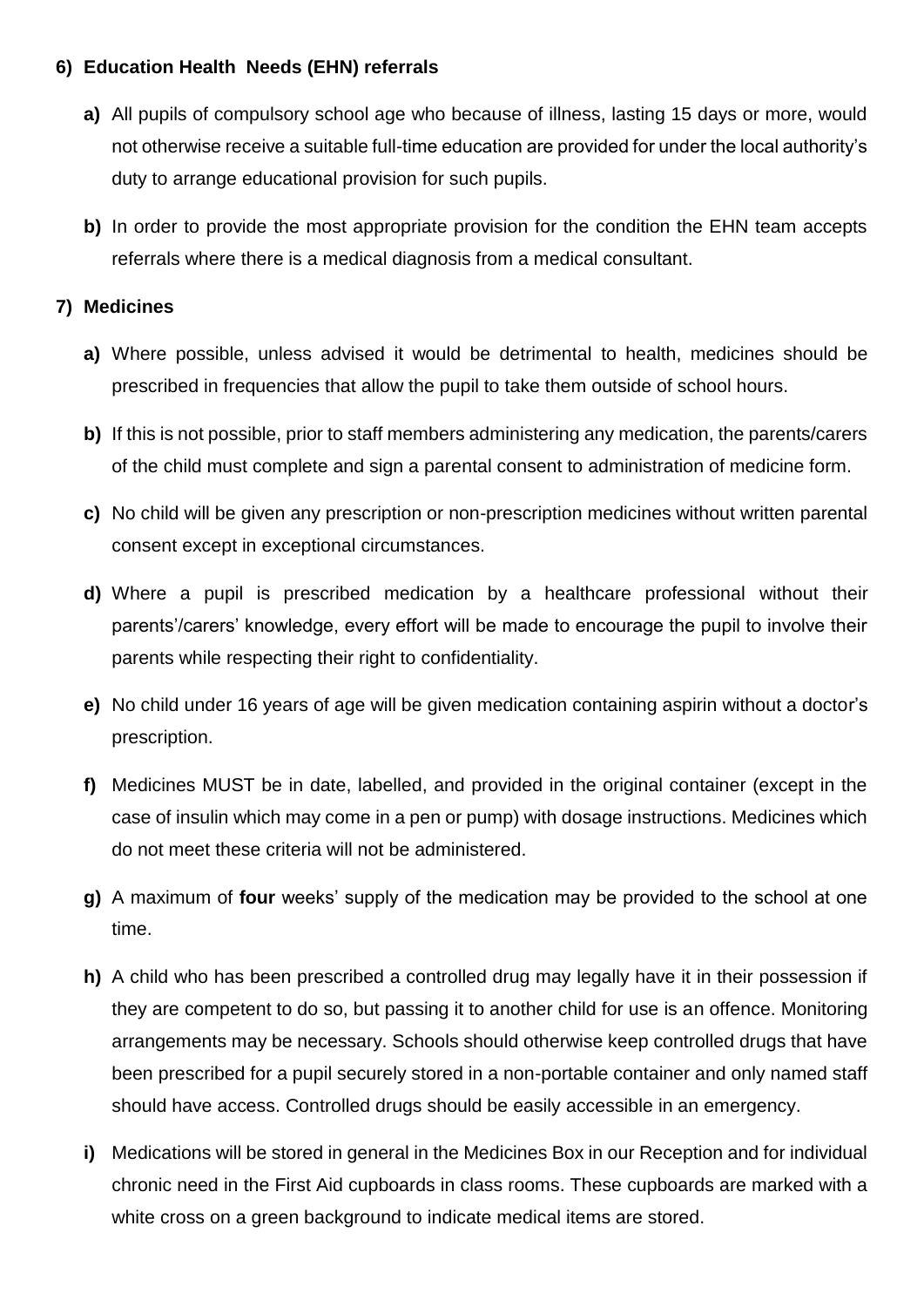- **j)** Any medications left over at the end of the course will be returned to the child's parents.
- **k)** Written records will be kept of any medication administered to children.
- **l)** Pupils will never be prevented from accessing their medication.
- **m)** Emergency salbutamol inhaler kits may be kept voluntarily by school
- **n)** General posters about medical conditions (diabetes, asthma, epilepsy etc.) are recommended to be visible in the staff room
- **o) Fishburn Primary School** cannot be held responsible for side effects that occur when medication is taken correctly.
- **p)** Staff will not force a pupil, if the pupil refuses to comply with their health procedure, and the resulting actions will be clearly written into the IHP which will include informing parents.

#### **8) Emergencies**

- **a)** Medical emergencies will be dealt with under the school's emergency procedures which will be communicated to all relevant staff so they are aware of signs and symptoms.
- **b)** Pupils will be informed in general terms of what to do in an emergency such as telling a teacher.
- **c)** If a pupil needs to be taken to hospital, a member of staff will remain with the child until their parents arrive.

#### **9) Day trips, residential visits and sporting activities**

- **a)** Unambiguous arrangements should be made and be flexible enough to ensure pupils with medical conditions can participate in school trips, residential stays, sports activities and not prevent them from doing so unless a clinician states it is not possible.
- **b)** To comply with best practice risk assessments should be undertaken, in line with H&S executive guidance on school trips, in order to plan for including pupils with medical conditions. Consultation with parents, healthcare professionals etc. on trips and visits will be separate to the normal day to day IHP requirements for the school day.

#### **10) Avoiding unacceptable practice**

# **Each case will be judged individually but in general the following is not considered acceptable.**

The following behaviour is unacceptable in **Fishburn Primary School**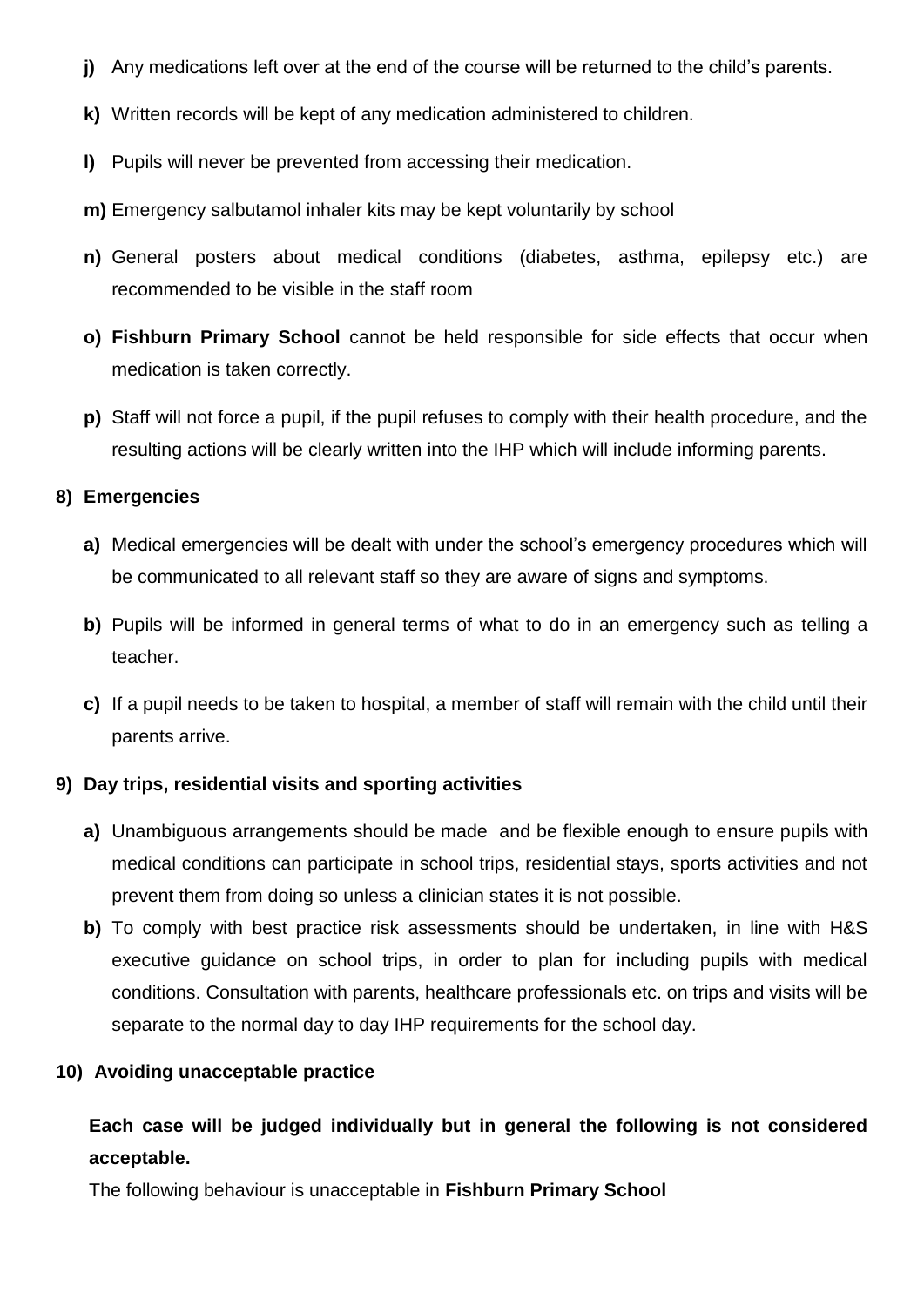Preventing children from easily accessing their inhalers and medication and administering their medication when and where necessary.

- a) Assuming that pupils with the same condition require the same treatment.
- b) Ignoring the views of the pupil and/or their parents or ignoring medical evidence or opinion.
- c) Sending pupils home frequently or preventing them from taking part in activities at school
- d) Sending the pupil to the medical room or school office alone or with an unsuitable escort if they become ill.
- e) Penalising pupils with medical conditions for their attendance record where the absences relate to their condition.
- f) Making parents feel obliged or forcing parents to attend school to administer medication or provide medical support, including toilet issues.
- g) Creating barriers to children participating in school life, including school trips.
- h) Refusing to allow pupils to eat, drink or use the toilet when they need to in order to manage their condition.

i)

# **11) Insurance**

- **a)** Teachers who undertake responsibilities within this policy will be assured by the Headteacher that are covered by the LA/school's insurance.
- **b)** Full written insurance policy documents are available to be viewed by members of staff who are providing support to pupils with medical conditions. Those who wish to see the documents should contact the Head.

# **12) Complaints**

- **a)** All complaints should be raised with the school in the first instance.
- **b)** The details of how to make a formal complaint can be found in the School Complaints Policy.

# **13) Definitions**

- **a)** 'Parent(s)' is a wide reference not only to a pupil's birth parents but to adoptive, step and foster parents, or other persons who have parental responsibility for, or who have care of, a pupil.
- **b)** 'Medical condition' for these purposes is either a physical or mental health medical condition as diagnosed by a healthcare professional which results in the child or young person requiring special adjustments for the school day, either ongoing or intermittently. This includes; a chronic or short-term condition, a long-term health need or disability, an illness,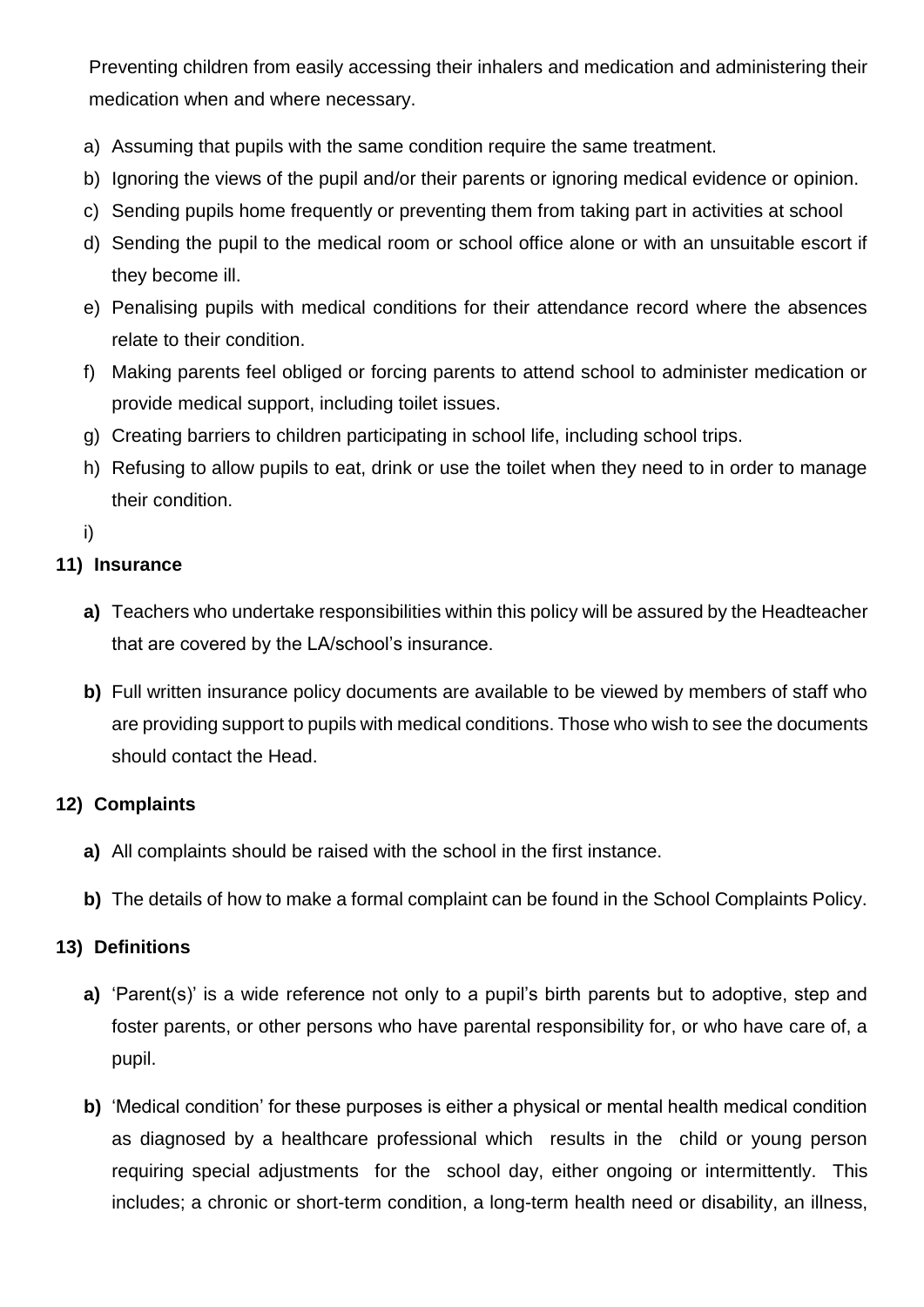injury or recovery from treatment or surgery. *Being 'unwell' and common childhood diseases are not covered.* 

- **c)** 'Medication' is defined as any prescribed or over the counter treatment.
- **d)** 'Prescription medication' is defined as any drug or device prescribed by a doctor, prescribing nurse or dentist and dispensed by a pharmacist with instructions for administration, dose and storage.

A 'staff member' is defined as any member of staff employed at **Fishburn Primary School**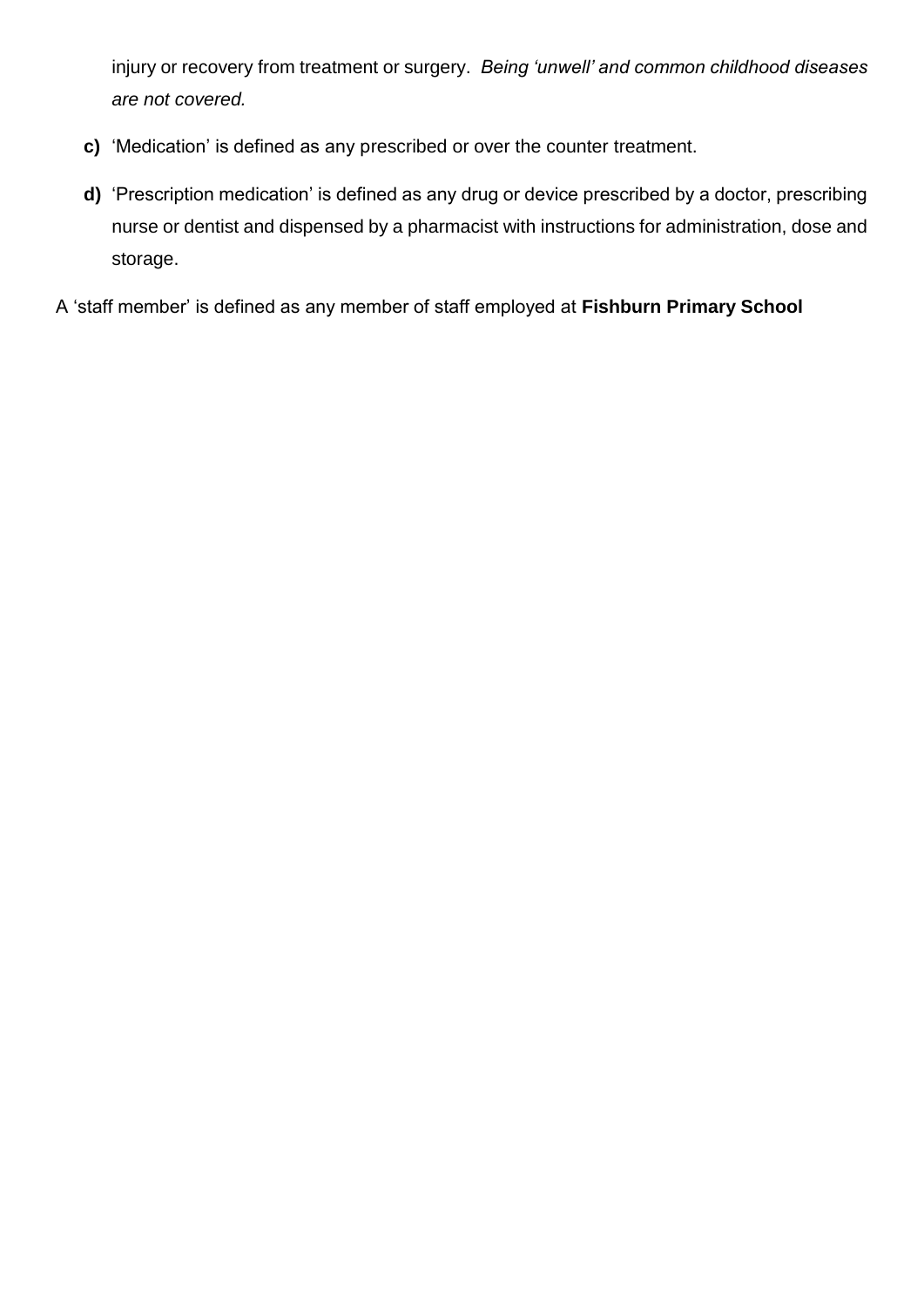### **Supporting Pupils with Medical Conditions**

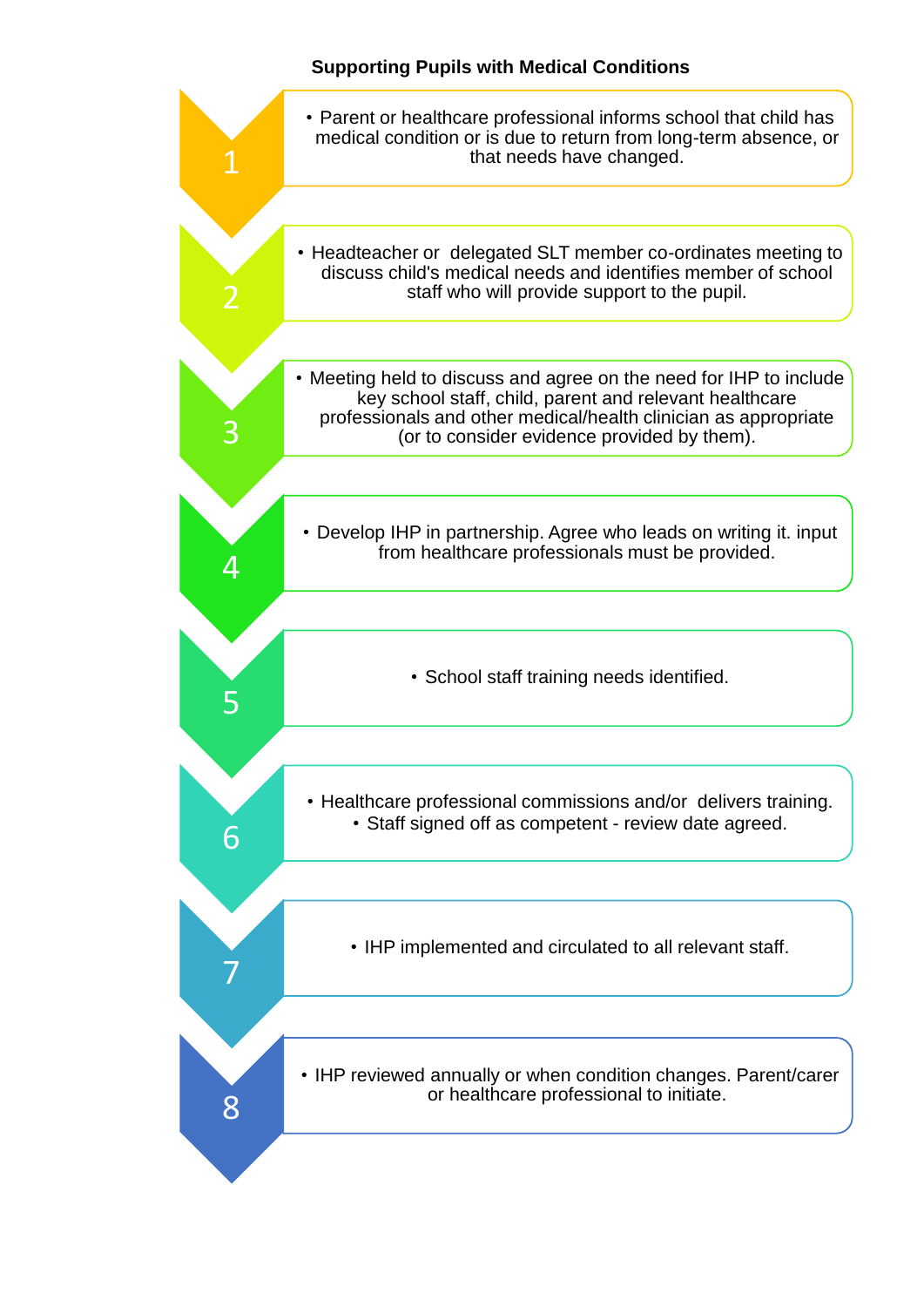# **FISHBURN PRIMARY SCHOOL**

#### **ADMINISTRATION OF MEDICATION IN EDUCATIONAL ESTABLISHMENTS**

| be given the following medication, which has been prescribed by a registered practitioner. |                                                                                                                                         |
|--------------------------------------------------------------------------------------------|-----------------------------------------------------------------------------------------------------------------------------------------|
|                                                                                            |                                                                                                                                         |
|                                                                                            |                                                                                                                                         |
|                                                                                            |                                                                                                                                         |
|                                                                                            |                                                                                                                                         |
|                                                                                            |                                                                                                                                         |
|                                                                                            |                                                                                                                                         |
| I understand that the medicines must be delivered by:                                      |                                                                                                                                         |
|                                                                                            |                                                                                                                                         |
| And that this is a service which is subject to agreement with the school.                  |                                                                                                                                         |
|                                                                                            |                                                                                                                                         |
|                                                                                            |                                                                                                                                         |
|                                                                                            |                                                                                                                                         |
|                                                                                            |                                                                                                                                         |
|                                                                                            | Medication will not be administered by the school unless this authorisation is completed and signed by the Parent / Carer of the pupil. |
| The Governors and Head Teacher reserve the right to withdraw this service                  |                                                                                                                                         |
|                                                                                            |                                                                                                                                         |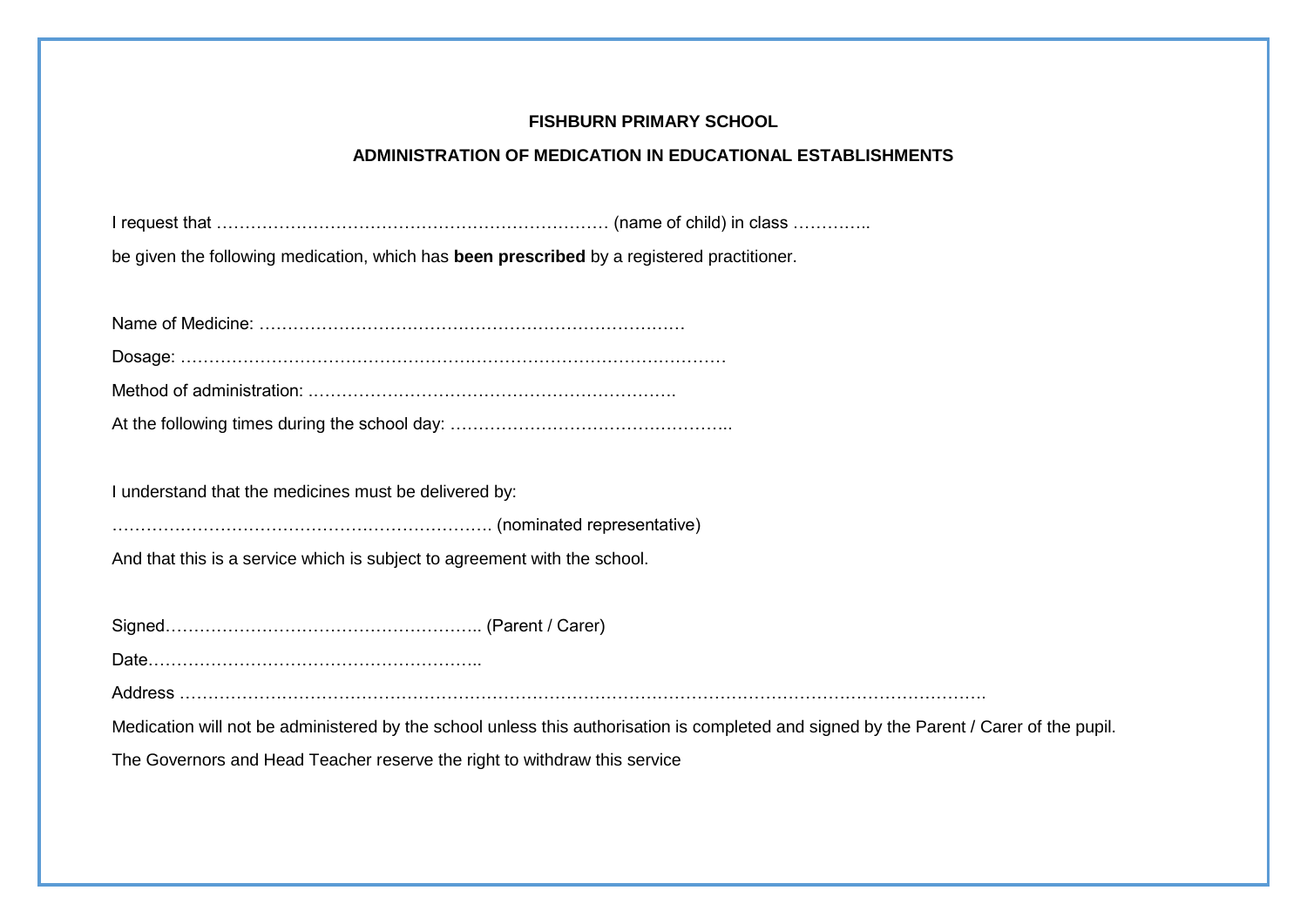#### **RECORD OF MEDICATION**

**Name of Child ………………………………………………………….. In Class ………………**

| <b>Date</b><br><b>Medication</b><br>received in<br><b>School</b> | <b>Person</b><br>accepting<br><b>Medication</b> | <b>Medication Details</b> | <b>Dose</b> | <b>Date</b><br><b>Medication</b><br>Given | <b>Time</b><br><b>Medication</b><br>Given | Person<br>Administering<br><b>Medication</b> | Date<br><b>Medication</b><br>collected<br>from School | Person<br><b>Collecting</b><br><b>Medication</b> |
|------------------------------------------------------------------|-------------------------------------------------|---------------------------|-------------|-------------------------------------------|-------------------------------------------|----------------------------------------------|-------------------------------------------------------|--------------------------------------------------|
|                                                                  |                                                 |                           |             |                                           |                                           |                                              |                                                       |                                                  |
|                                                                  |                                                 |                           |             |                                           |                                           |                                              |                                                       |                                                  |
|                                                                  |                                                 |                           |             |                                           |                                           |                                              |                                                       |                                                  |
|                                                                  |                                                 |                           |             |                                           |                                           |                                              |                                                       |                                                  |
|                                                                  |                                                 |                           |             |                                           |                                           |                                              |                                                       |                                                  |
|                                                                  |                                                 |                           |             |                                           |                                           |                                              |                                                       |                                                  |
|                                                                  |                                                 |                           |             |                                           |                                           |                                              |                                                       |                                                  |
|                                                                  |                                                 |                           |             |                                           |                                           |                                              |                                                       |                                                  |
|                                                                  |                                                 |                           |             |                                           |                                           |                                              |                                                       |                                                  |
|                                                                  |                                                 |                           |             |                                           |                                           |                                              |                                                       |                                                  |
|                                                                  |                                                 |                           |             |                                           |                                           |                                              |                                                       |                                                  |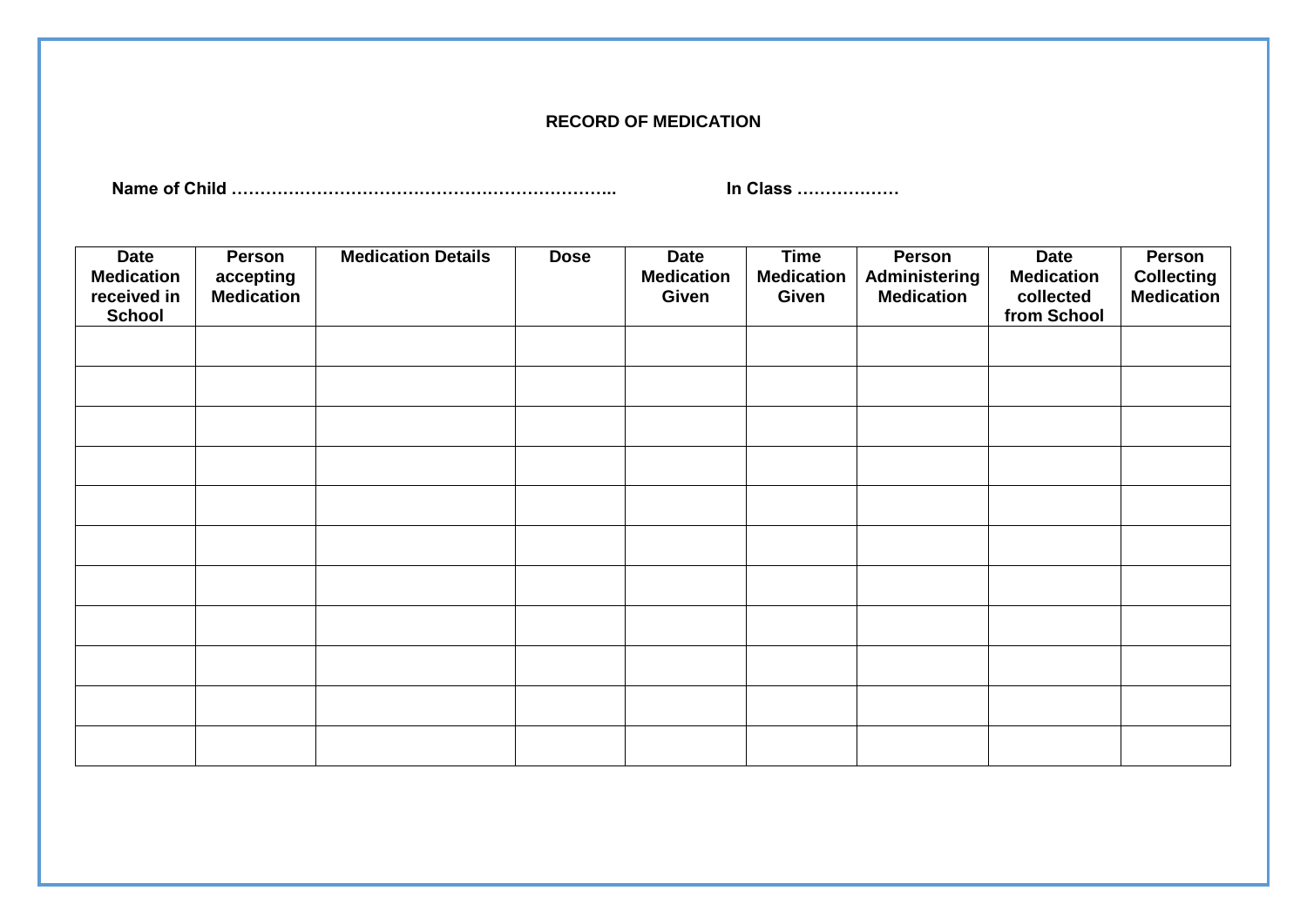

# **Individual Healthcare Plan**

| Name of school/setting         | <b>Fishburn Primary</b> |
|--------------------------------|-------------------------|
| Child's name                   |                         |
| Group/class/form               |                         |
| Date of birth                  |                         |
| Child's address                |                         |
| Medical diagnosis or condition |                         |
| Date                           |                         |
| Review date                    |                         |
|                                |                         |

# **Family Contact Information**

Name

Phone no. (work)

(home)

(mobile)

Name

Relationship to child

Phone no. (work)

(home)

(mobile)

**Clinic/Hospital Contact**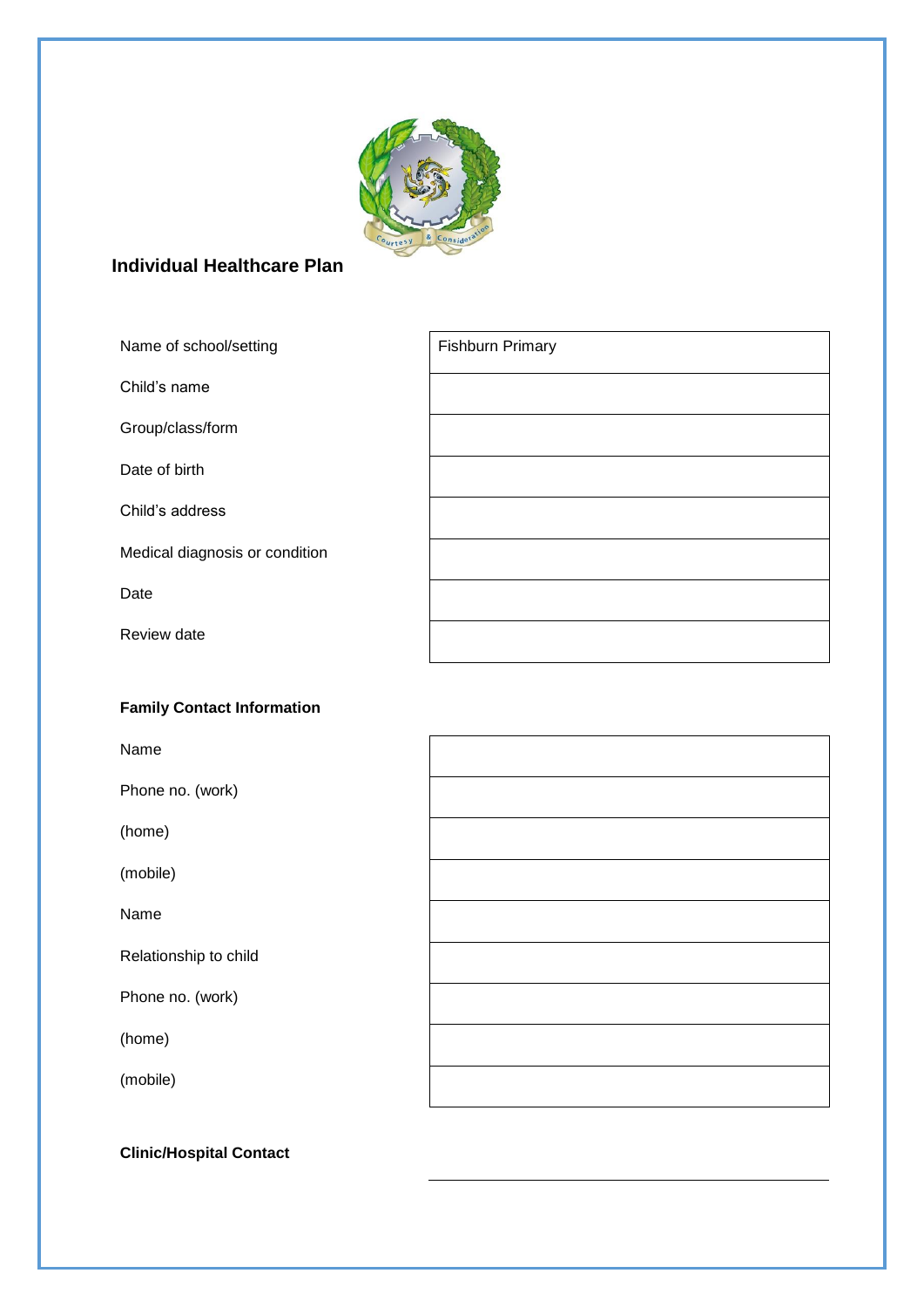| Name      |  |
|-----------|--|
| Phone no. |  |

**G.P.**

Name

Phone no.

Who is responsible for providing support in school

Describe medical needs and give details of child's symptoms, triggers, signs, treatments, facilities, equipment or devices, environmental issues etc

Name of medication, dose, method of administration, when to be taken, side effects, contraindications, administered by/self-administered with/without supervision

Daily care requirements

Specific support for the pupil's educational, social and emotional needs

Arrangements for school visits/trips etc